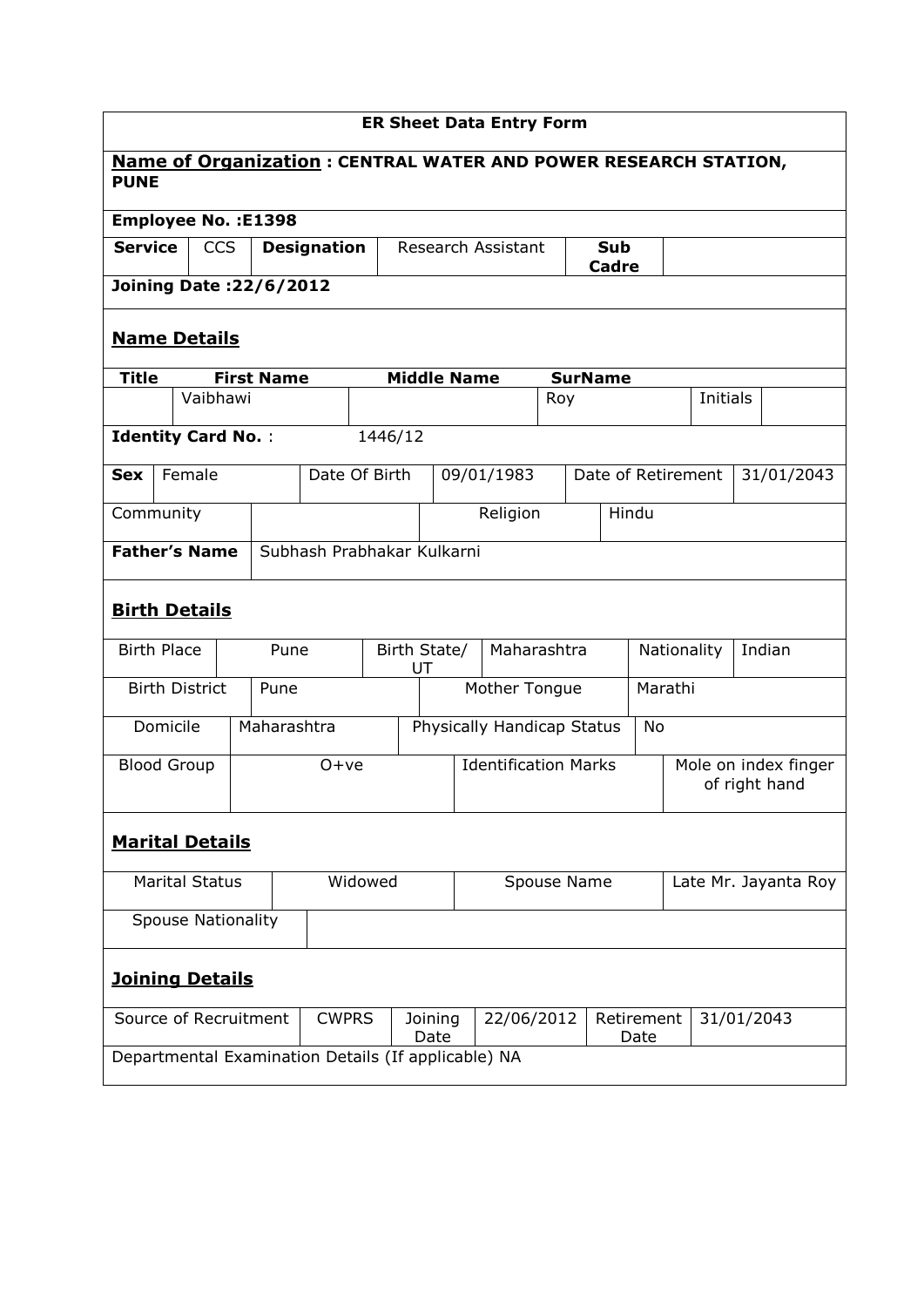| Languages known             |                  |             |              |              |  |  |  |  |  |  |
|-----------------------------|------------------|-------------|--------------|--------------|--|--|--|--|--|--|
|                             | Name of Language | <b>Read</b> | <b>Write</b> | <b>Speak</b> |  |  |  |  |  |  |
| Indian Languages 1<br>Known | Marathi          | Yes         | Yes          | Yes          |  |  |  |  |  |  |
| $\overline{2}$              | Hindi            | Yes         | Yes          | Yes          |  |  |  |  |  |  |
| 3                           | Sanskrit         | Yes         | Yes          | Yes          |  |  |  |  |  |  |
| 4                           | Bengali          | No          | <b>NO</b>    | Yes          |  |  |  |  |  |  |
| 5                           |                  |             |              |              |  |  |  |  |  |  |
|                             |                  |             |              |              |  |  |  |  |  |  |
| Foreign Languages           |                  |             |              |              |  |  |  |  |  |  |
| Known                       |                  |             |              |              |  |  |  |  |  |  |
| $\overline{2}$              |                  |             |              |              |  |  |  |  |  |  |
| 3                           |                  |             |              |              |  |  |  |  |  |  |

## Details of deputation (if applicable)

| Name of the Office | Post held at that<br>time in parent office | Period of deputation<br>Name of post<br>(selected for<br>deputation |                     |             |
|--------------------|--------------------------------------------|---------------------------------------------------------------------|---------------------|-------------|
| NIL                | NIL                                        | NIL                                                                 | Since<br><b>NIL</b> | From<br>NIL |
|                    |                                            |                                                                     |                     |             |

## Details of Foreign Visit

| SI.<br>No. | Place of Visit | Date of<br>visit | Post held at<br>that time | Whether it<br>is a<br>personal or<br>official visit | Details of visit |
|------------|----------------|------------------|---------------------------|-----------------------------------------------------|------------------|
|            |                |                  |                           |                                                     |                  |

## Transfer/Posting Detail (if applicable)

| Place | Period of posting        |      |  |  |  |  |  |
|-------|--------------------------|------|--|--|--|--|--|
|       | Since                    | From |  |  |  |  |  |
|       |                          |      |  |  |  |  |  |
|       |                          |      |  |  |  |  |  |
|       |                          |      |  |  |  |  |  |
| -     | $\overline{\phantom{0}}$ |      |  |  |  |  |  |
|       |                          |      |  |  |  |  |  |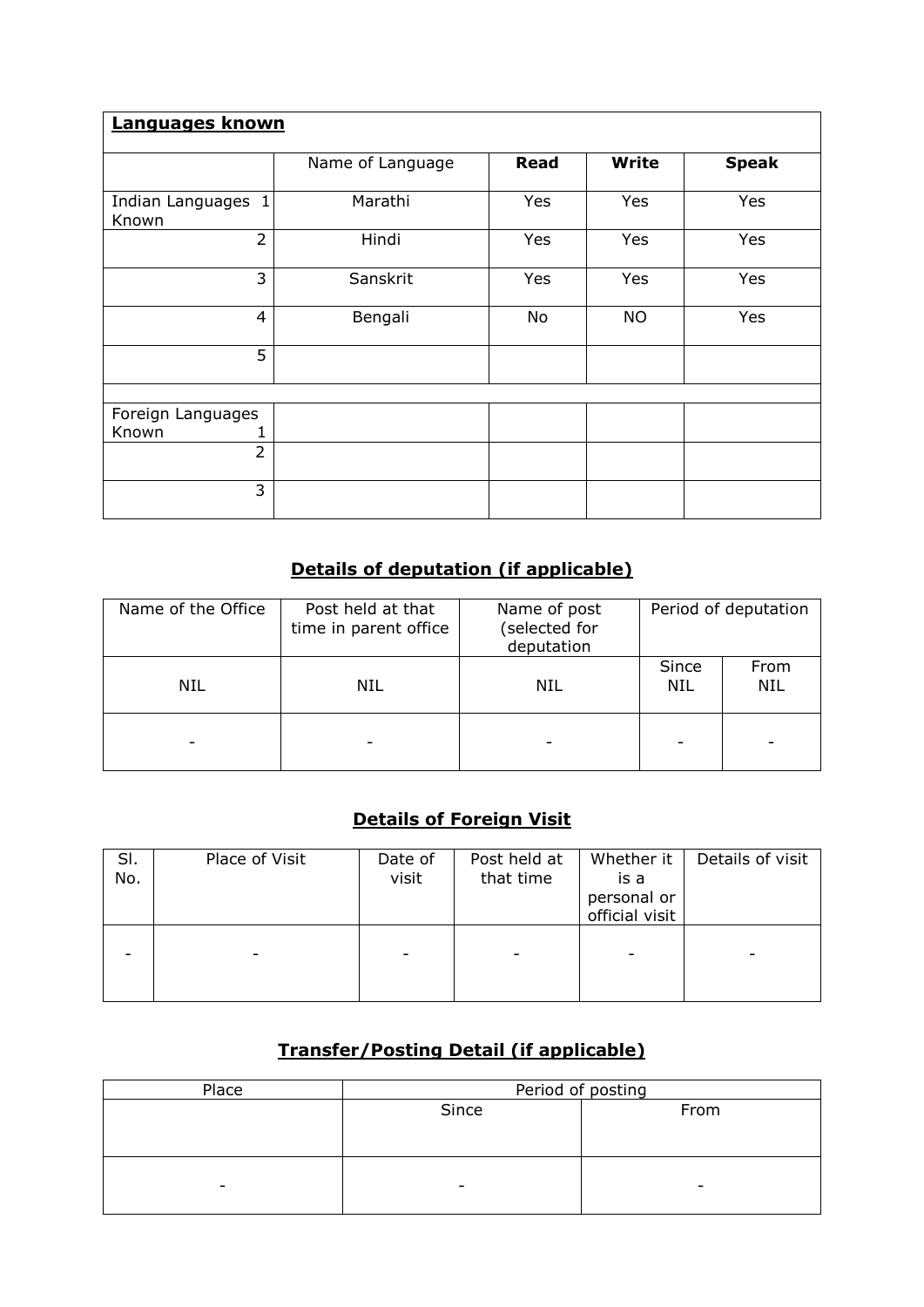# Qualification 1

| Qualification                          | <b>Discipline</b>      | <b>Specialization 1</b> |                  |  |
|----------------------------------------|------------------------|-------------------------|------------------|--|
| B.E.                                   | Civil Engineering      |                         |                  |  |
| Year                                   | Division               | CGPA/ % Marks           | Specialization 2 |  |
| 2005                                   | $1st$ Class            | 64.33                   |                  |  |
| Institution                            | University             | Place                   | Country          |  |
| Maharashtra Institute of<br>Technology | <b>Pune University</b> | Pune                    | India            |  |

#### Qualification 2

| Qualification       | <b>Discipline</b>                                               | <b>Specialization 1</b> |                  |  |  |
|---------------------|-----------------------------------------------------------------|-------------------------|------------------|--|--|
| M. Tech             | Civil Engineering                                               | <b>Hydraulics</b>       |                  |  |  |
| Year                | <b>Division</b>                                                 | CGPA/ % Marks           | Specialization 2 |  |  |
| Persuing as on date | $1st$ Sem : Distinction<br>2 <sup>nd</sup> Sem : Result awaited | Grade 9.78              |                  |  |  |
| Institution         | University                                                      | Place                   | Country          |  |  |
| <b>BVDUCOE</b>      | Bharati Vidyapeeth<br>University                                | Pune                    | India            |  |  |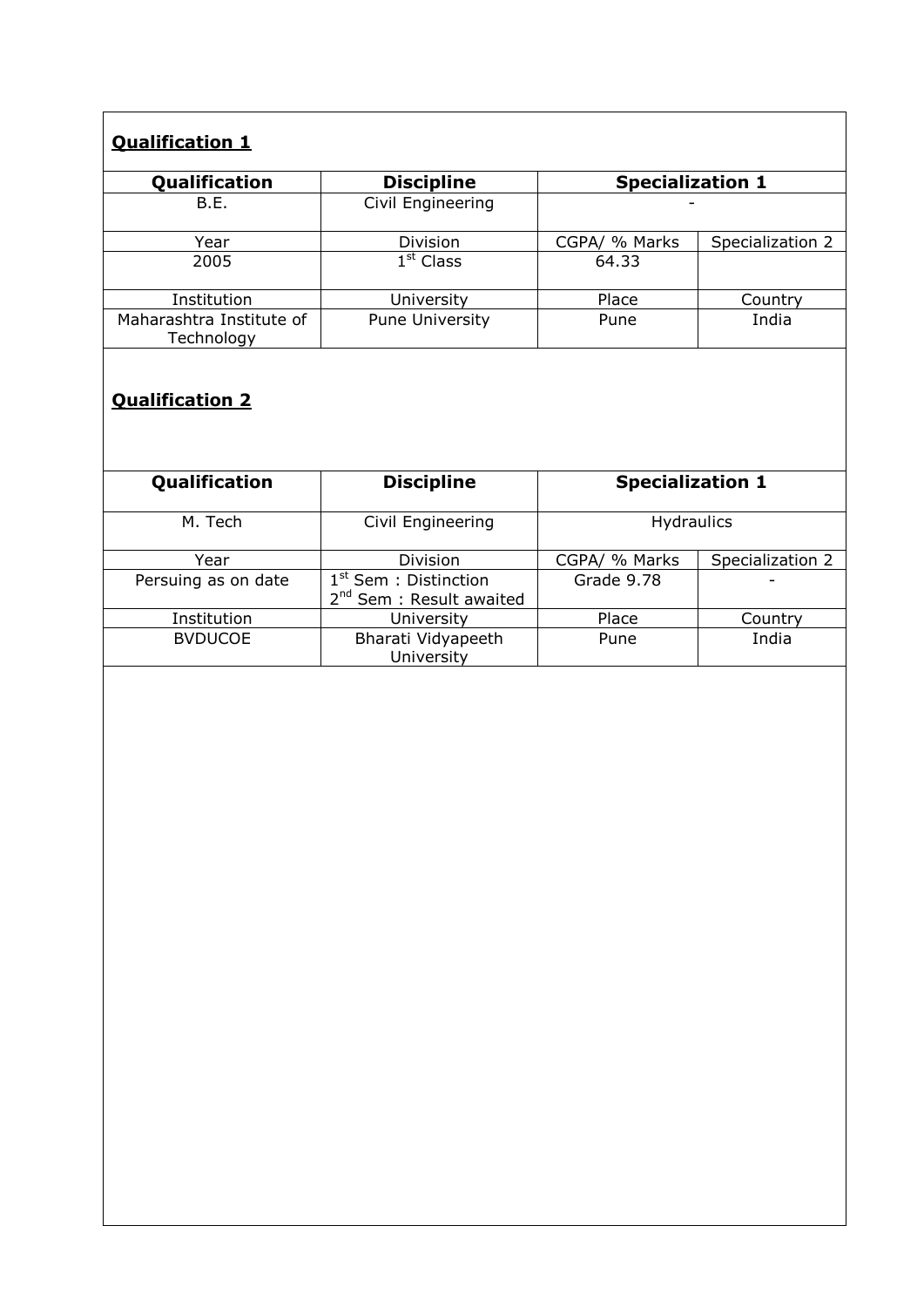| <b>Experience1</b>                                                         |                                              |                         |            |  |  |  |  |  |
|----------------------------------------------------------------------------|----------------------------------------------|-------------------------|------------|--|--|--|--|--|
| <b>Type of Posting</b>                                                     | <b>Level</b>                                 |                         |            |  |  |  |  |  |
| Permanent                                                                  | Group B                                      |                         |            |  |  |  |  |  |
| Designation                                                                |                                              | <b>Present Position</b> |            |  |  |  |  |  |
| Research Assistant                                                         |                                              | Research Assistant      |            |  |  |  |  |  |
| Ministry                                                                   |                                              | Department              |            |  |  |  |  |  |
| Ministry of Water Resources River<br>Development and Ganga<br>Rejuvenation | Mathematical Modeling in Coastal Engineering |                         |            |  |  |  |  |  |
| Office                                                                     |                                              | Place                   |            |  |  |  |  |  |
| <b>Central Water and Power</b><br><b>Research Station</b>                  |                                              | Khadakwasla, Pune       |            |  |  |  |  |  |
| <b>Experience Subject</b>                                                  |                                              | Period of Posting       |            |  |  |  |  |  |
| Major                                                                      | Minor                                        | From                    | To         |  |  |  |  |  |
| Coastal Engineering                                                        | Mathematical modeling                        | 22/06/2012              | Till date  |  |  |  |  |  |
| <b>Experience2</b><br><b>Type of Posting</b>                               |                                              | <b>Level</b>            |            |  |  |  |  |  |
| Permanent                                                                  |                                              | Supervisory level       |            |  |  |  |  |  |
| Designation                                                                |                                              | <b>Present Position</b> |            |  |  |  |  |  |
| Junior Executive                                                           |                                              |                         |            |  |  |  |  |  |
| Ministry                                                                   |                                              | Department              |            |  |  |  |  |  |
|                                                                            |                                              | Geosynthetics           |            |  |  |  |  |  |
| Office                                                                     |                                              | Place                   |            |  |  |  |  |  |
| Garware-Wall Ropes Ltd.                                                    |                                              | Pune                    |            |  |  |  |  |  |
| <b>Experience Subject</b>                                                  | Period of Posting                            |                         |            |  |  |  |  |  |
| Major                                                                      | Minor                                        | From                    | To         |  |  |  |  |  |
| Geosynthetics                                                              | Retaining wall                               | 12/06/2006              | 31/10/2007 |  |  |  |  |  |
| <b>Experience3</b>                                                         |                                              |                         |            |  |  |  |  |  |
| <b>Type of Posting</b>                                                     |                                              | <b>Level</b>            |            |  |  |  |  |  |
| Permanent                                                                  |                                              | Supervisory level       |            |  |  |  |  |  |
| Designation                                                                |                                              | <b>Present Position</b> |            |  |  |  |  |  |
| Graduate Trainee Engineer                                                  |                                              |                         |            |  |  |  |  |  |
| Ministry                                                                   | Department                                   |                         |            |  |  |  |  |  |
|                                                                            | <b>Billing</b>                               |                         |            |  |  |  |  |  |
| Office<br>Bharucha & Co.                                                   |                                              | Place<br>Pune           |            |  |  |  |  |  |
| <b>Experience Subject</b>                                                  |                                              | Period of Posting       |            |  |  |  |  |  |
| Major                                                                      | Minor                                        | To                      |            |  |  |  |  |  |
| <b>Quantity Surveying</b>                                                  |                                              | From<br>01/06/2005      | 15/12/2005 |  |  |  |  |  |
|                                                                            |                                              |                         |            |  |  |  |  |  |